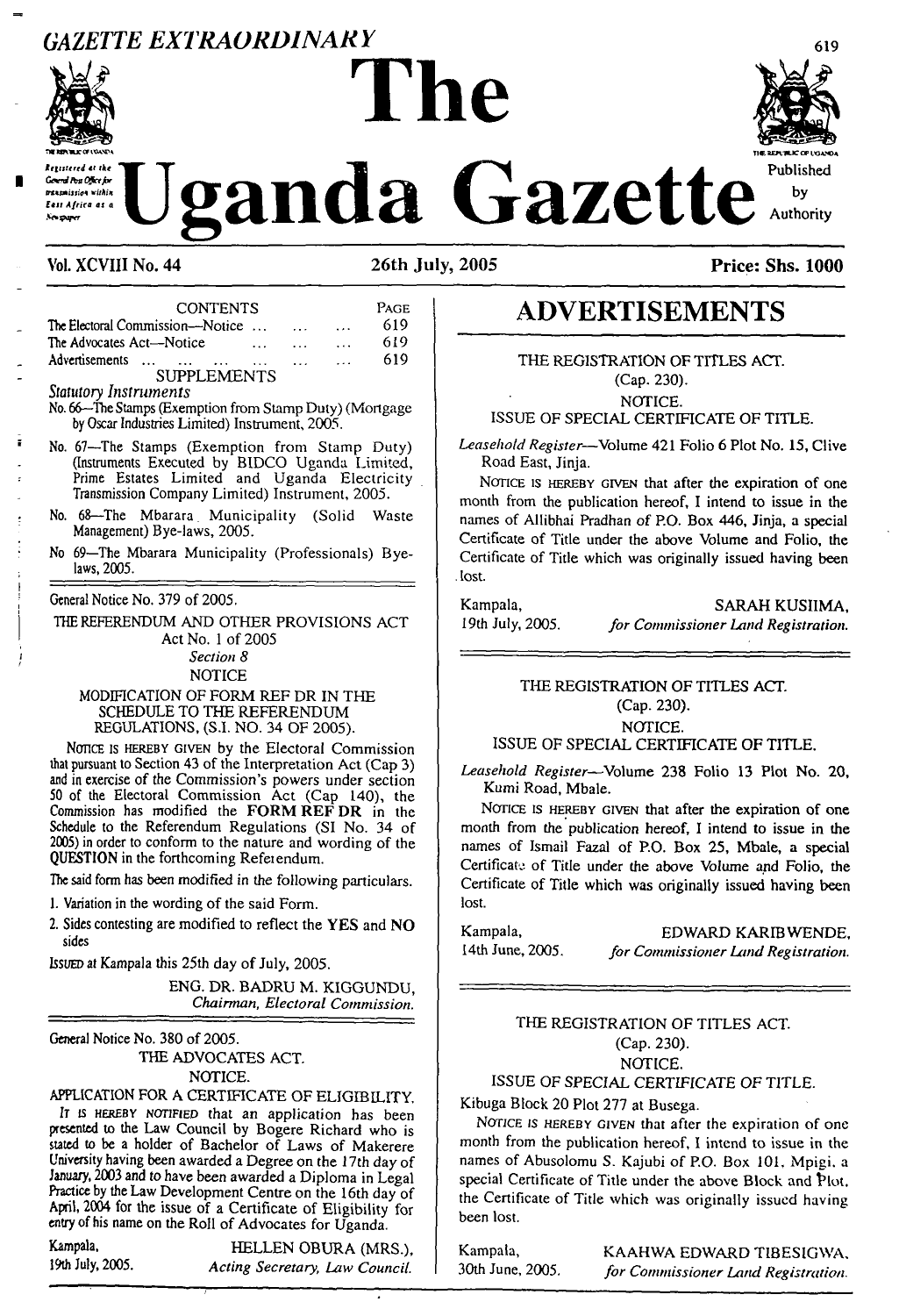#### **STATUTORY INSTRUMENTS SUPPLEMENT No. 25**

#### **26th July, 2005**

**STATUTORY INSTRUMENTS SUPPLEMENT** *to The Uganda Gazette No. 44 Volume XCVIII dated 26th July, 2005.* Printed by UPPC, Entebbe, by Order of the Government.

#### STATUTORY INSTRUMENTS

2005 No. 66.

#### The Stamps (Exemption from Stamp Duty) (Mortgage by Oscar Industries Limited) Instrument, 2005.

#### *(Under section 10 ofthe Stamps Act, Cap. 342).*

I<sup>n</sup> exercise of the powers conferred on the Minister responsible for finance by section 10 of the Stamps Act, this Cap. 342. Instrument is made this 12th day of May, 2005.

1. This Instrument may be cited as the Stamps (Exemption Title. from Stamp Duty) (Mortgage by Oscar Industries Limited) Instrument, 2005.

> Exemption of stamp duty.

2. The stamp duty chargeable under section 2 of the Act and payable by Oscar Industries Limited on the registration of the mortgage on Plot M244 Ntinda Industrial Area, Plot M486, Kinawataka Road and its production line machinery in favour of Development Finance Company of Uganda Ltd, is exempted.

#### MWESIGWA-RUKUTANA,

*9*

*Minister ofState for Finance, Planning and Economic Development (General Duties) also holding the portfolio ofMinister ofFinance, Planning and Economic Development.*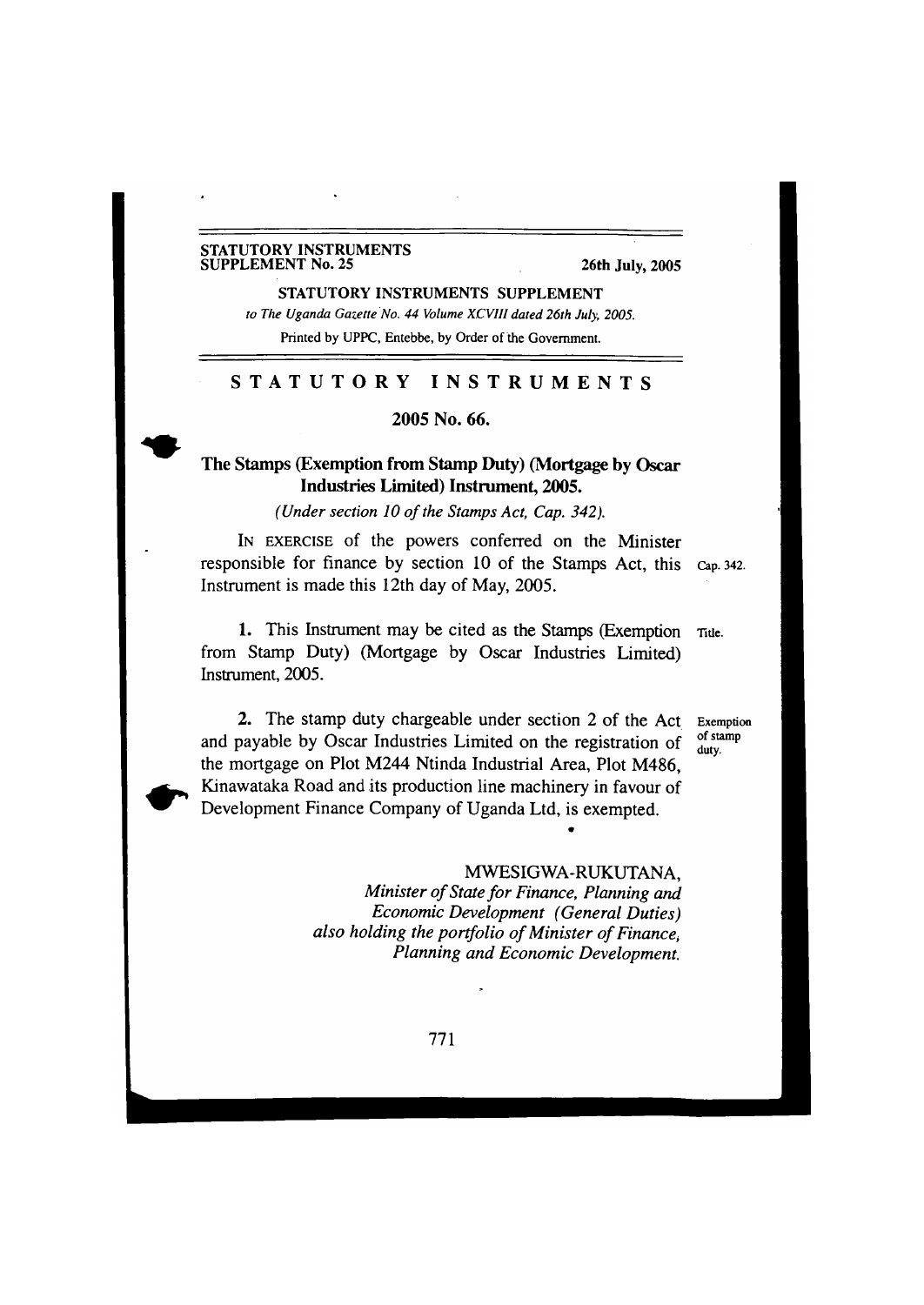## **STATUTORY INSTRUMENTS**

AW DEVELOPMI **SUPPLEMENT No. 25 • July, 2005**

**STATUTORY INSTRUMENTS SUPPLEMENT**

*to The Uganda Gazette No. 44 Volume XCVIII dated 26th July, 2005.*

Printed by UPPC, Entebbe, by Order of the Government.

#### **STATUTORY INSTRUMENTS**

**2005 No. 67.**

**The Stamps (Exemption from Stamp Duty) (Instrument^ Executed by BIDCO Uganda Limited, Prime Estates Limited and Uganda Electricity Transmission Company Limited) Instrument, 2005.**

*(Under section 10 ofthe Stamps Act, Cap. 342).*

I<sup>n</sup> exercise of the powers conferred on the Minister responsible for finance by section 10 of the Stamps Act, this cap. 342. Instrument is made this 23rd day of June, 2005.

**1.** This Instrument may be cited as the Stamps (Exemption Title, from Stamp Duty) (Instruments Executed by BIDCO Uganda Limited, Prime Estates Limited and Uganda Electricity Transmission Company Limited) Instrument, 2005.

**2.** The stamp duty chargeable under section 2 of the Act Exemption  $m$   $\equiv$   $\approx$   $\approx$  able by persons listed in the Schedule in respect of  $\frac{du}{d}$ **TTACKES** specified opposite their names, is exempted.



#### SCHEDULE.

#### *Instrument*

Debenture and fixed charge on plant and machinery, land and buildings as security for an additional loan of USD 4.25 million from Barclays Bank of Kenya Ltd. and Barclays Bank of Uganda Ltd.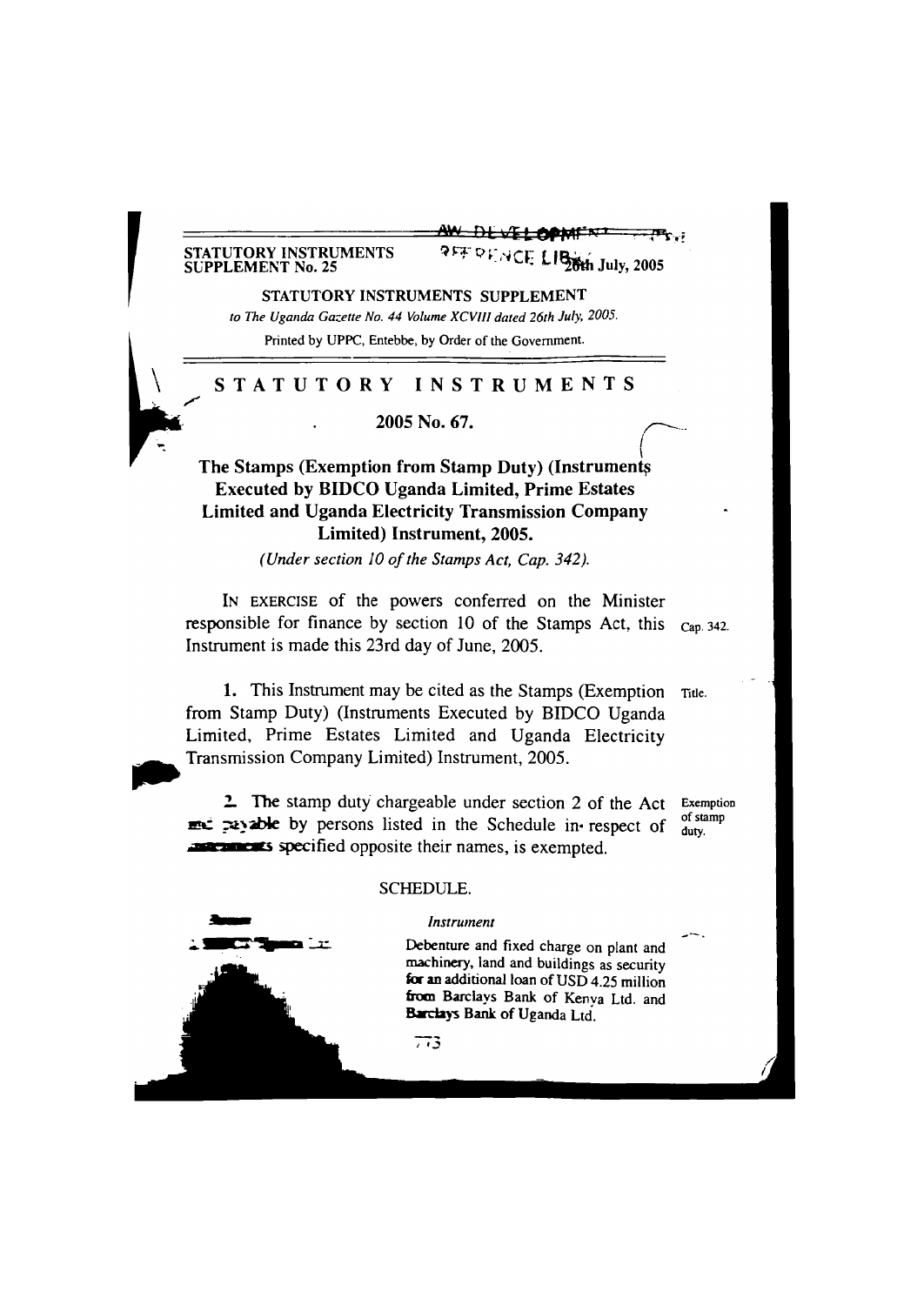$\bullet$ 

 $\ddot{\phantom{a}}$ 

2. Prime Estates Ltd. Legal charge on Plot No. 1, Nyanza Crescent and Plot 17, 19 and 21 Elizabeth Avenue, Upper Kololo as security for a loan of Shs. 4 billion from DFCU Ltd.

3. Uganda Electricity Transmission Increase of share capital from Shs. 1,000=<br>Company Ltd. to Shs. 57,547,904,000= to Shs.  $57,547,904,000=$ 

DR. E. SURUMA, *Minister ofFinance, Planning and Economic Development.*

774

a la

 $\mathcal{L}_{\mathbf{z}}$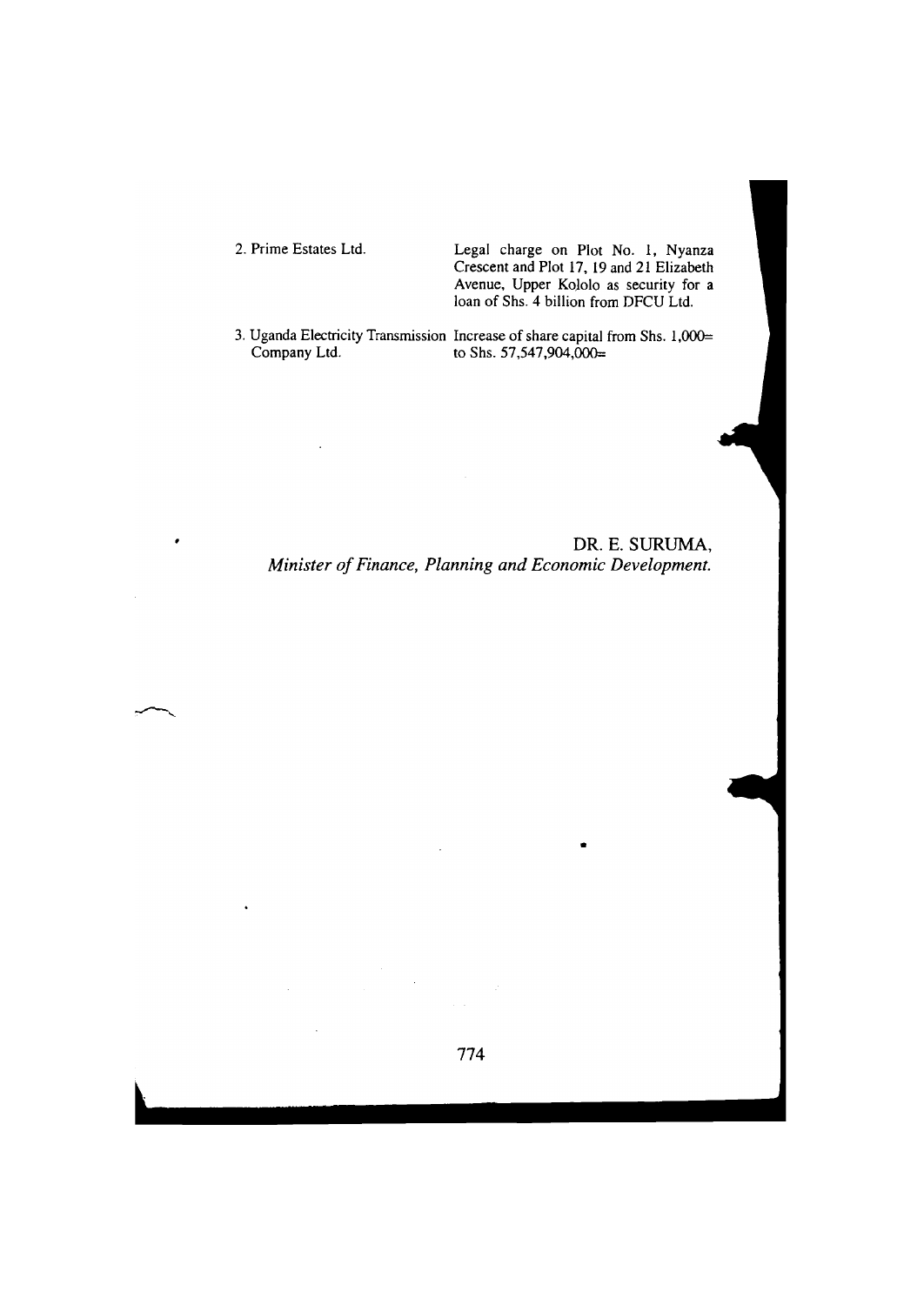#### **STATUTORY INSTRUMENTS SUPPLEMENT No. 25 26th July, 2005**

**STATUTORY INSTRUMENTS SUPPLEMENT** r? *The Uganda Gazette No. 44 Volume XCVIH dated 26th July, 2005* Printed by UPPC. Entebbe, by Order of the Government.

#### **STATUTORY INSTRUMENTS 2005 No. 68.** avm **DtVGLOPMEN' LIBRA<sup>I</sup>**

. k'f



#### **The Mbarara Municipality (Solid Waste Management) Bye-laws, 2005.**

*<sup>&</sup>lt; Under section 39(1) ofthe Local Governments Act, Cap 243)*

IN EXERCISE of the powers conferred upon the Mbarara Municipal Council by subsection (1) of section 39 of the Local Governments Act, these bye-laws are enacted this 22nd day of Cap. 243. **June. 2005.**

1. These Bye-laws may be cited as the Mbarara Title. Municipality (Solid Waste Management) Bye-laws, 2005.

2. These Bye-laws are intended to regulate and enforce Objectives. proper and effective solid waste management within Mbarara Municipality.



3. In these Bye-laws, unless the context otherwise Interpretation. **requires—** •

> "Controlling authority" means Mbarara Municipal Council;

> "Currency point" shall be the equivalent of twenty thousand Uganda shillings;

> "Inorganic waste" means unwanted matter which is non-biodegradable;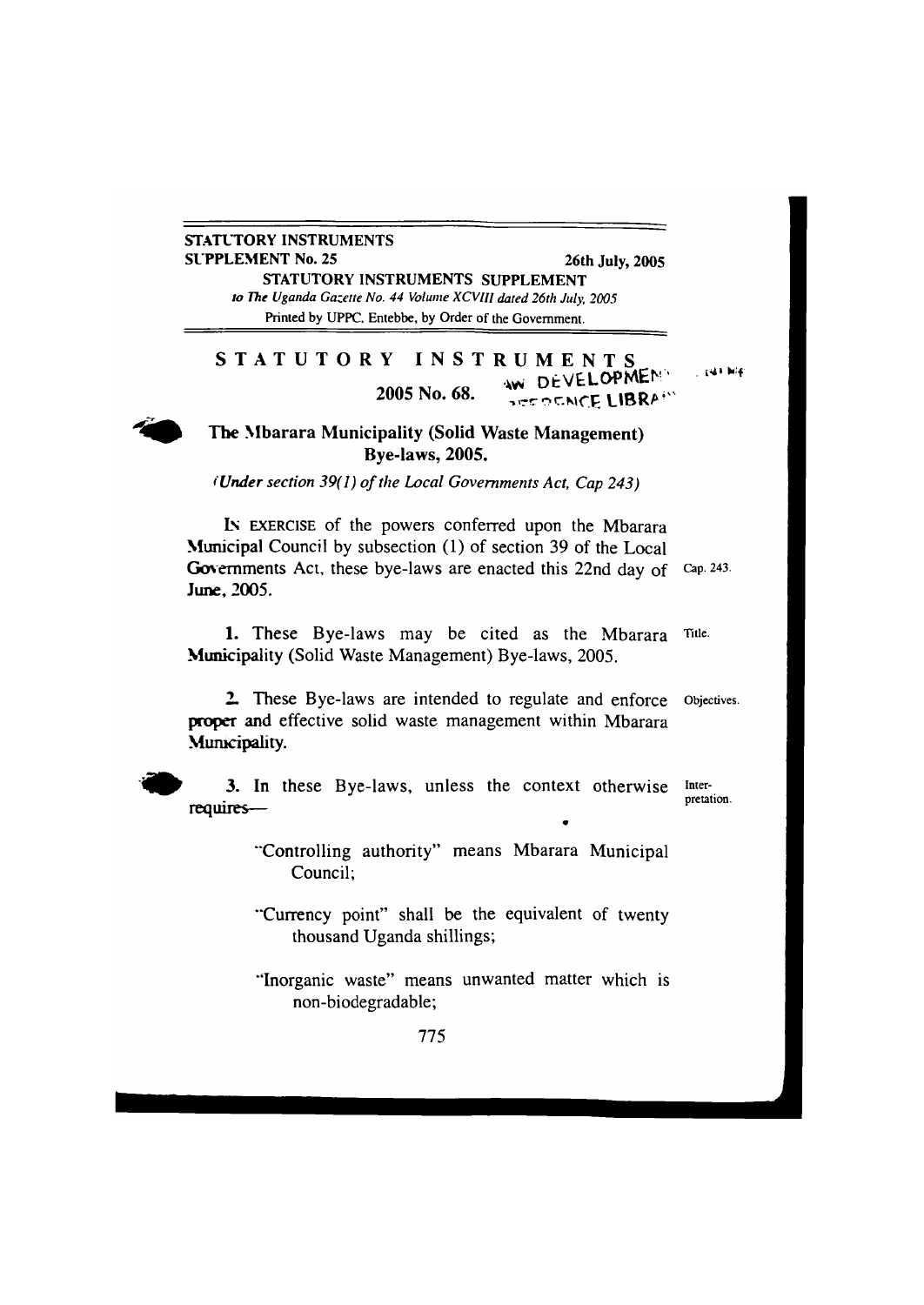- "Mbarara Municipality" means the area within the boundaries of the Municipality and includes the division of Kamukuzi, Kakoba, Nyamitanga or any other divisions that may be included in future;
- "Organic waste" means unwanted matter which is biodegradable;
- "Solid waste" means unwanted matter which is not liquid or gaseous form;
- "Special waste" means solid waste which is hazardous such as medical and industrial waste.

Approved solid waste collection sites.

**4.** (1) Solid waste that is not managed at the owners' property shall be disposed of at approved solid waste disposal sites.

(2) No solid waste shall be disposed of indiscriminately within Mbarara Municipality.

Sorting and separating solid waste.

**5.** (1) A producer of solid waste shall sort and separate the solid waste into organic, inorganic and special waste.

(2) Inorganic matter shall be deposited in a container marked red, while organic matter shall be deposited in a container marked blue.

Fee for disposal at an approved solid waste collection site.

Fee for disposal of solid waste.

**6.** A producer of solid waste shall pay for its disposal at an approved solid waste collection site at a fee that shall be determined by the controlling authority from time to time.

7. A producer of solid waste shall pay for the disposal of the waste, a fee that shall be determined by the controlling authority from time to time.

Offences. **8.** Any person who—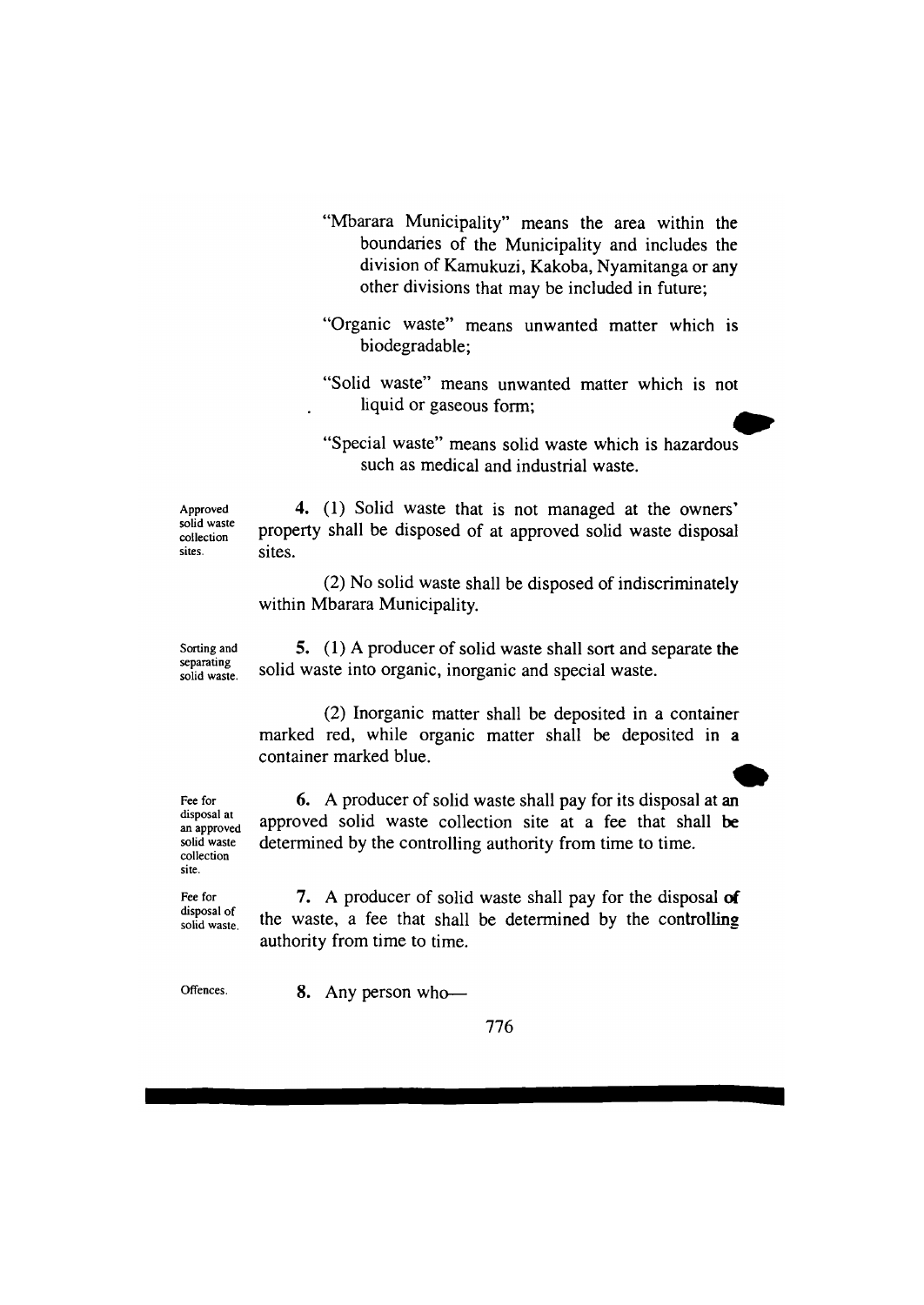- *(a)* fails or neglects to manage his or her solid waste or fails to deposit it at an approved solid waste collection site;
- *(b)* fails to sort and separate his or her solid waste into organic, inorganic and special waste;
- *(c)* defaults or neglects to pay the prescribed solid waste disposal fee,

commits an offence and is liable on conviction to a fine not exceeding two currency points or to imprisonment not exceeding three months or both.

PASSED under the common seal of Mbarara Municipal Council this 18th day of February, 2004.

> TUMWINE WILSON, *Mayor, Mbarara Municipal Council.*

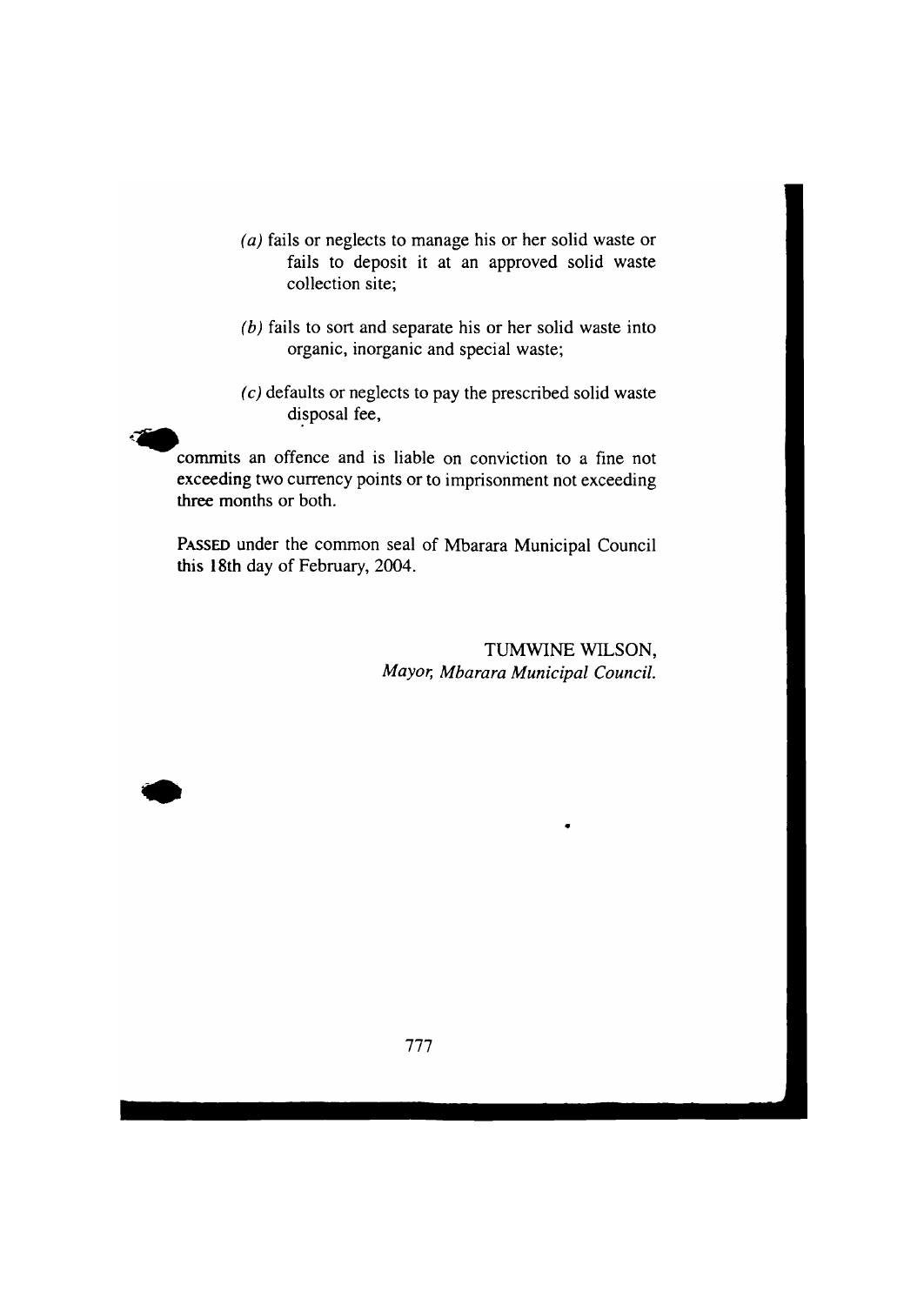#### **STATUTORY INSTRUMENTS SUPPLEMENT No. 25 26th July, 2005**

**STATUTORY INSTRUMENTS SUPPLEMENT** *to The Uganda Gazette No. 44 Volume XCV/II dated 26th July, 2005* Printed by UPPC, Entebbe, by Order of the Government.

#### **STATUTORY INSTRUMENTS**

## **2005** No. 69. **JAW DEVELOPMENT** CENIK.

**The Mbarara Municipality (Professionals) Bye-laws, 2005.** c. *nder section 39( 1) ofthe Local Governments Act, Cap. 243)*

IN EXERCISE of the powers conferred upon the Mbarara Municipal Council by subsection (1) of section 39 of the Local Governments Act, these bye-laws are enacted this 22nd day of Cap. 243. **June. 2005.**

1. These Bye-laws may be cited as the Mbarara Title. Manicipality (Professionals) By-laws, 2005.

2. These Bye-laws are intended to provide for raising objectives. revenue for the provision and maintenance of services to persons deaing in professional jobs, work and services within the Municroality but are exempt from taking out licences and permits under the Trade Licensing Act and the fees paid by them to their professional regulatory bodies are not remitted to or shared in by the Council.

3. These Bye-laws shall apply to the area of jurisdiction of Application. Mbarara Municipality.

4. In these Bye-laws, unless the context otherwise  $\frac{1}{\text{t}}$  Interrequires—

"council" means Mbarara Municipal Council:

"municipality" means the Municipality of Mbarara;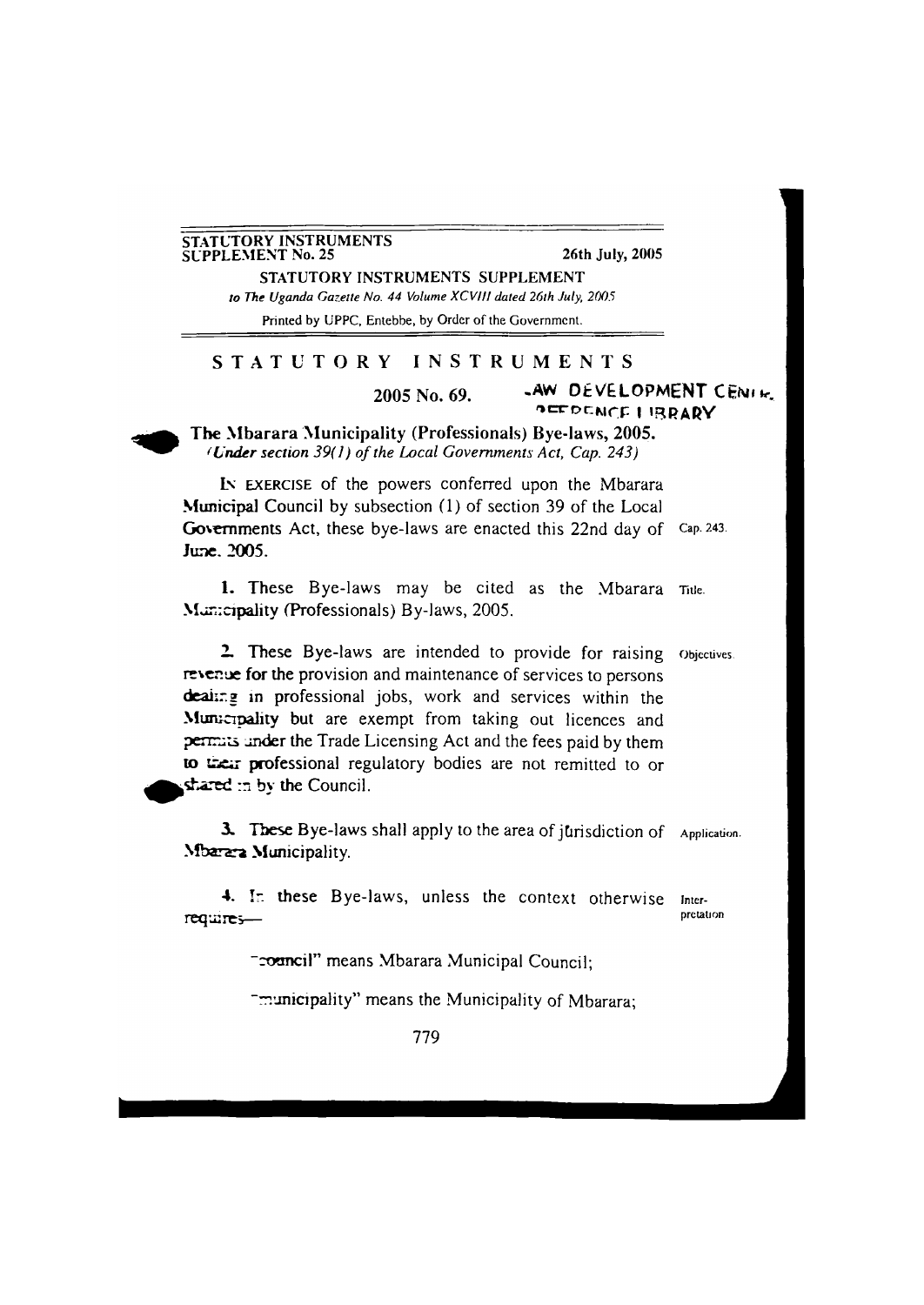"professional job, work or services" includes, job, works or services engaged in by doctors, nurses, midwives, technicians, lawyers, accountants, auditors, architects, consultants, banks, financial institutions, surveyors, insurers and the like;

"permit" means a permit issued under these Bye-laws;

"currency point" shall be the equivalent of twenty thousand Uganda shillings.

Permit. **5.** (1) The Council may on application grant a permit to a person who wishes to engage in a professional job within the municipality for a period and subject to conditions that it may decide.

> (2) Every permit so issued shall expire on the 31st day of December.

Fees. **6.** The fees payable under this Bye-law for a permit to engage in a professional jobs, works or services within the municipality shall be as in the schedule hereto.

Permit not **7.** A permit issued under these Bye-laws shall not be let,  $t_{\text{transferred}}$  hired, sold or assigned to any person other than to a person to whom it is issued.

- offences **8.** A person commits an offence if—
	- (a) he engages in any professional job, work or service within the Municipality without a valid permit from the Council;

*(b)* he contravenes any condition attached to the permit.

 $(c)$  he refuses or fails without reasonable excuse to produce the permit when required by a Council agent or authorised officer.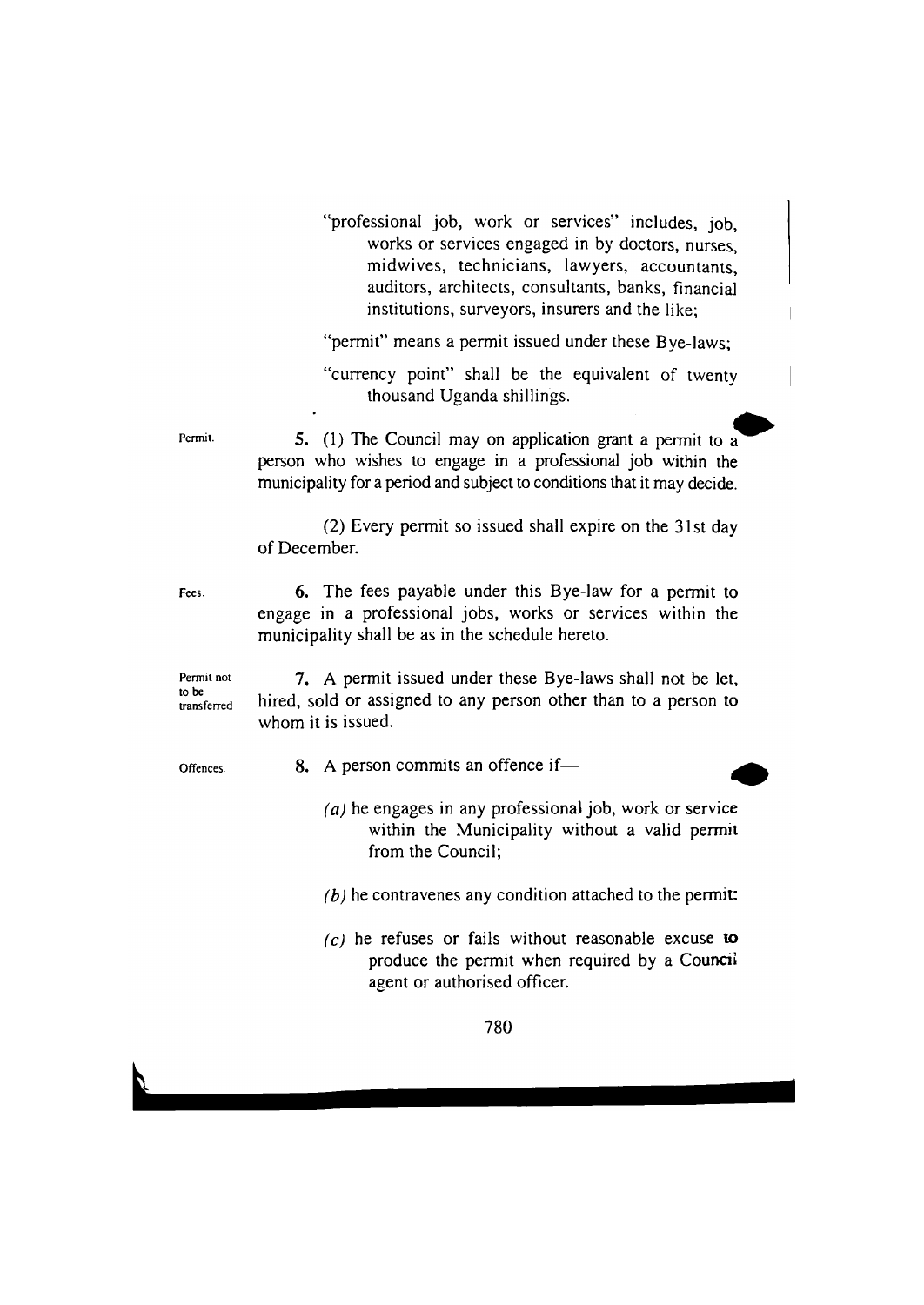**9.** (1) A person who commits an offence under this Bye-law Penalty, is liable on conviction, to a fine not exceeding two currency points or to imprisonment not exceeding six months or both.

(2) In the case of non-natural person the term of imprisonment under this Bye-laws shall be imposed on the natural person in charge, by whatever designation he or she is known.

**10.** The premises of the person who commits an offence hall be subject to closure until full compliance. Premises.

**11.** In the case of an offence committed under Bye-law *8(b)* in addition to any other penalty the permit shall be suspended or cancelled.

12. The Mbarara Municipality (Miscellaneous) Bye-laws, Revocation. 1994 (S.I. 136/1994) is amended by revocation of bye-law 13.

#### **SCHEDULE**

#### (UNDER BYE-LAW 6)

*Bye law 6*

1. The following Banks shall each pay Shs. 1,000,000= (One Million) per annum for a permit to operate in the Municipality.

*(a)* Stanbic Bank Ltd; *(b)* Bank of Baroda Ltd; *(c)* Nile Bank Ltd; *(d)* DFCU Bank Ltd; *(e)* Standard Chartered Bank; *(f)* Bank of Uganda; and *(g)* Centenary Rural Development Bank.

2. The following telecommunication services providers shall each pay Shs. 1,000,000= (One million) per annum for a permit to operate in the Municipality.



Suspension cancellation of permit.